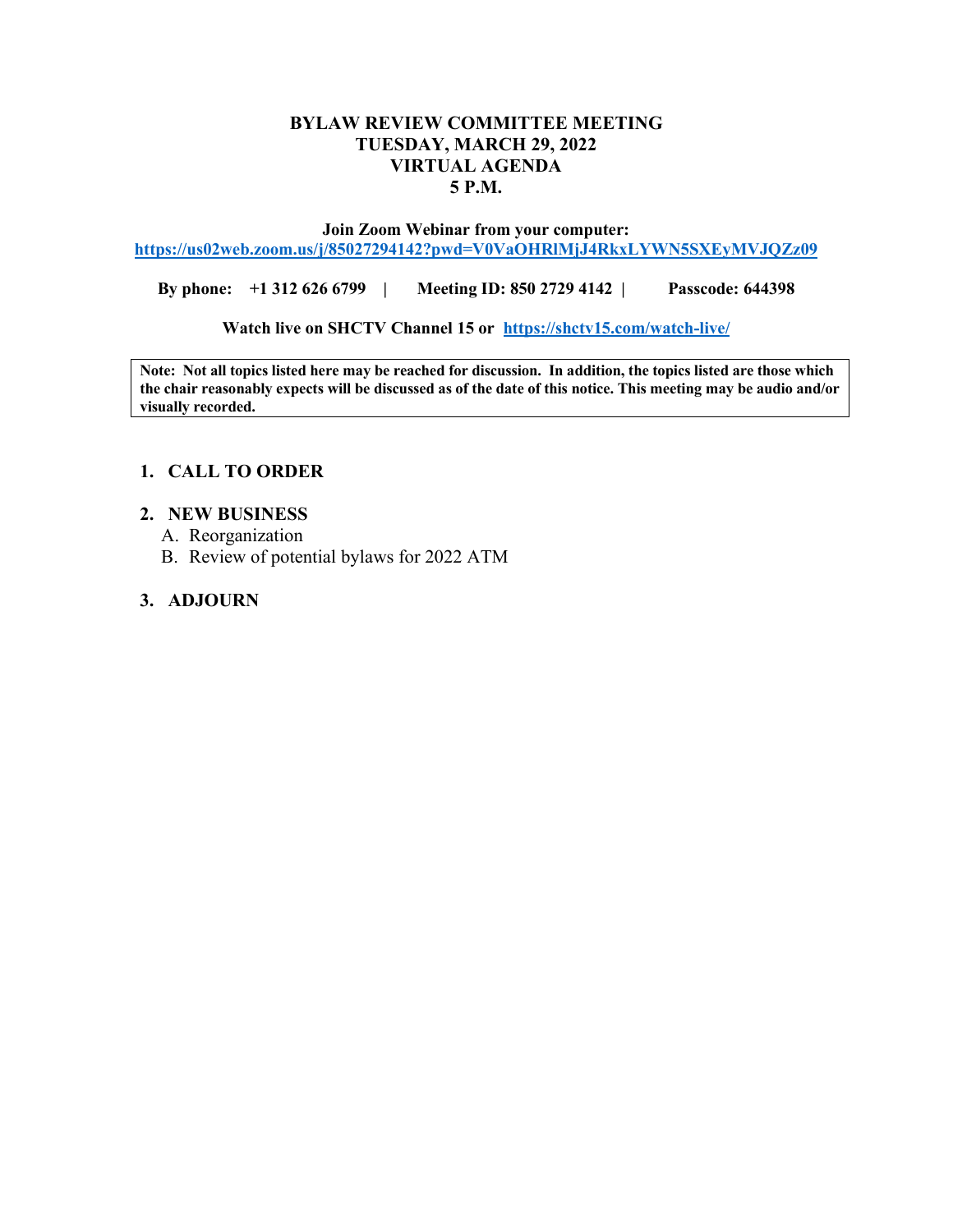## **1. Human Rights Commission**

#### Section 1. Establishment of a Human Rights Commission

A. Scope There is hereby established a Town board to be known as the South Hadley Human Rights Commission ("Commission") which may implement the policy of this Bylaw by:

1. Improving the life of the Town by enlisting community based groups in educational programs and campaigns to increase mutual respect, harmonious intergroup relations and the peaceful enjoyment of life in our community;

2. Working with Town Government, the School Department, Town Commissions and Boards to increase diversity, as well as awareness and sensitivity to human and civil rights issues;

3. Responding to complaints by persons in the Town who believe that their human or civil rights, as defined in this Bylaw or in state or federal law, have been violated in the Town;

4. Initiating investigations into circumstances which appear to the Commission to be the result of unlawful discrimination against any person(s) in the Town.

B. Appointment & Terms of Office of Commission Members

1. The Commission shall consist of thirteen (13) members, five of whom will be appointed by the school committee, four by the Town Manager subject to the approval of the Select Board and four by the Town Moderator. The term of office shall be for three years except two of the initial appointments of the school committee shall be for a term of one year, one of the initial appointments of the Manager and Moderator respectively shall be for one year, two of the initial appointments of the School Committee shall be for two years, one of the appointments of the Manager and Moderator respectively shall be for two years.

The members shall be sworn to the faithful performance of their duties, and shall serve until their successors are appointed and sworn. There may be an Executive Director if determined necessary by the Commission, appointed by the Town Manager with consultation by the Commission.

2. The Commission shall include among its membership individuals publicly solicited and representative of the diversity of the Town.

3. If a member shall fail to attend three or more consecutive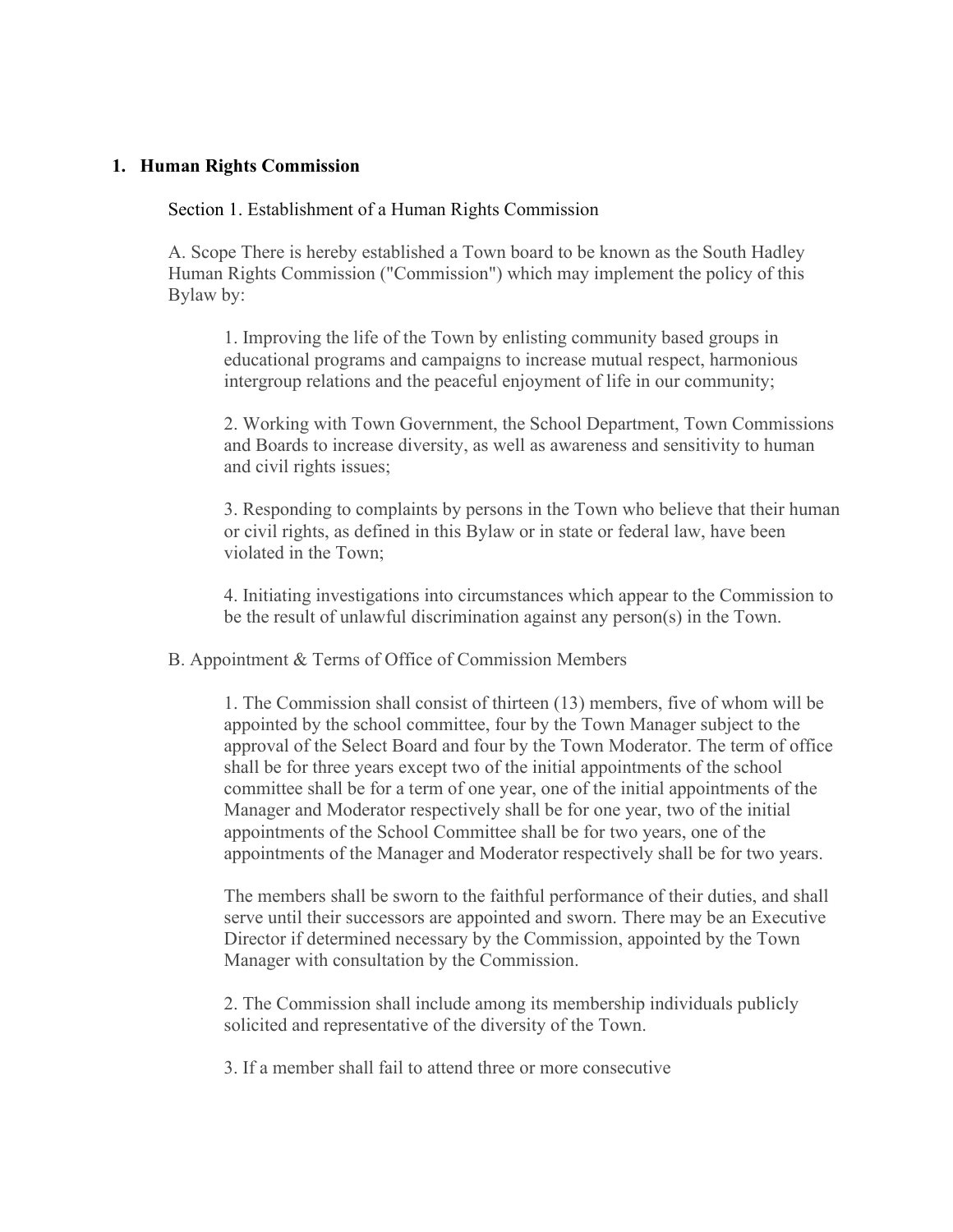meetings of the commission, the commission by vote, may so advise the appropriate appointing authority, who may remove such member, and appoint a successor for the unexpired term of the member so removed.

C. Residency Requirement All members of the Commission shall be residents of the Town at the time of their appointment and throughout their tenure.

D. Officers, Quorum, and Adoption of Rules and Regulations

1. The Commission shall elect a Chairperson or two from among its members at the first meeting each year. The Commission shall endeavor to rotate the election of a Chairperson each year thereafter. The Chairperson shall preside over the meetings of the Commission.

2. Seven (7) members shall constitute a quorum for the purpose of conducting the business of the Commission and all decisions shall be by a majority vote of the Commission members present and voting.

3. The Commission shall adopt rules and regulations consistent with this Bylaw and the laws of the Commonwealth of Massachusetts to carry out the policy and provisions of this Bylaw and the powers and duties of the Commission in connection therewith. The rules shall ensure the due process rights of all persons involved in investigations and hearings.

4. Members of the Commission shall serve without compensation.

5. Members of the Commission may be removed by the appointing authority for just cause.

Section 3. Procedures The Commission shall meet each January to organize and select from amongst its members a chair, vice-chair, and clerk and decide on a preliminary calendar of meetings for the year, said calendar to be posted at Town Hall. A majority of members of the Commission shall constitute a quorum, and a majority of those present and voting shall be sufficient for any action taken by the Commission, unless otherwise required by law. The Commission's meetings shall be governed by the requirements of the Open Meeting Law.

## Section 4. Duties

A. The Commission shall have the following charge: Develop community awareness and education of human rights. Promote understanding of the diverse cultures within our town and surroundings through education, organization of community events, summits, educational panels and celebrations and other community action including maintaining a good working relationship with town media sources. Serve as a resource with respect to issues that challenge any individual or group's enjoyment of their basic human rights in our community. Promote cooperation of racial, religious, ethnic, civic, fraternal,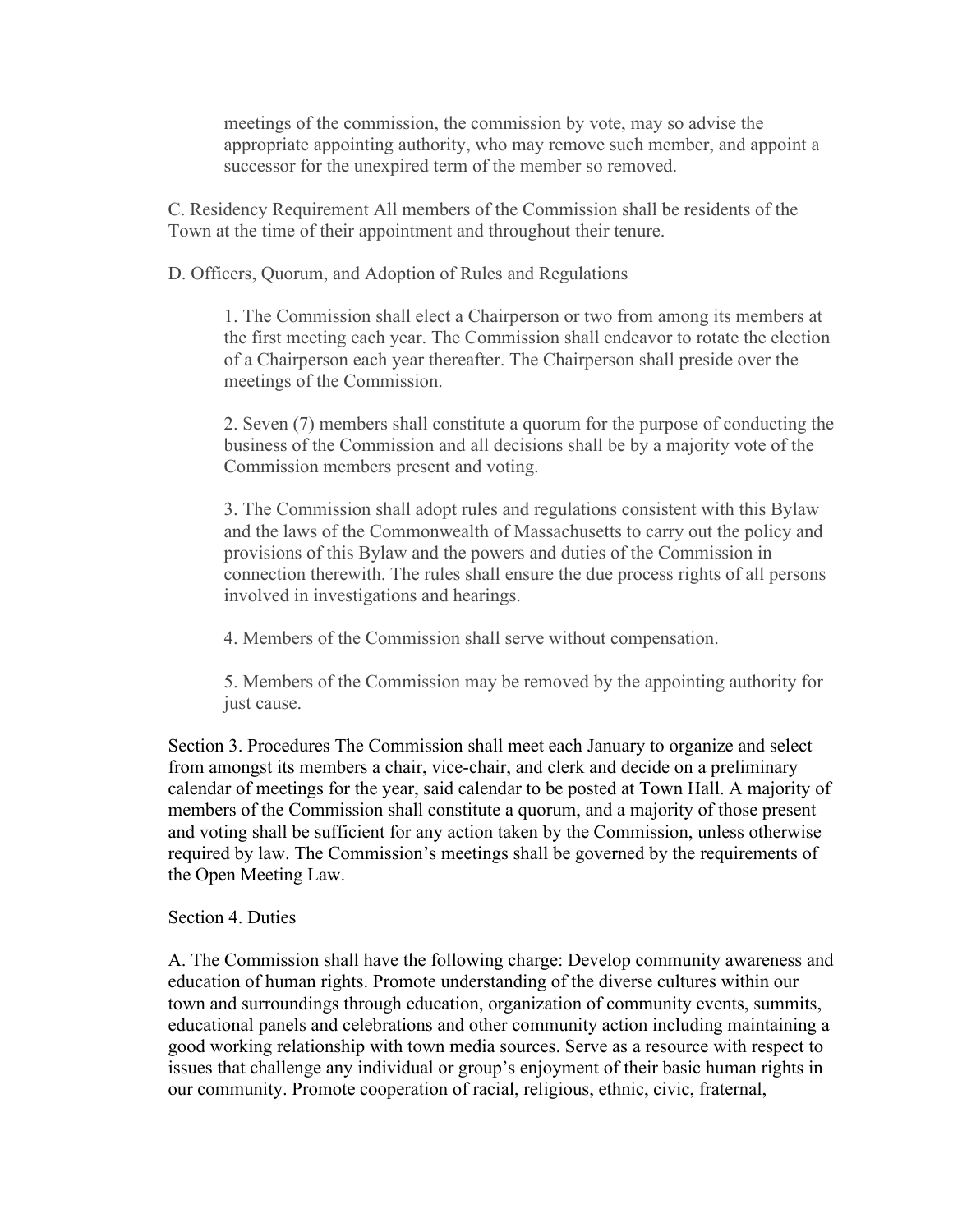benevolent and private and public organizations and agencies to cultivate and encourage an atmosphere of mutual understanding and harmonious intergroup relationships. Annually, and more often as may be requested, provide written or verbal reports to the Board of Selectman on Commission activities

B. The Commission shall not adjudicate or facilitate resolution of disputes between individuals. or take any other action relative thereto.

### **2. Capital Planning Commission - \$25k limit**

Amend  $\S$  7-26 Section B (1)(c)

The Committee shall study and make recommendations with respect to proposed capital projects and improvements involving major nonrecurring tangible assets and projects which:

(c) Cost over \$10,000 \$25,000

### **3. Town Clerk**

## **4. Planning - repeal and replace of the General Bylaw Section 200 Stormwater Management.**

Article . To see if Town Meeting will replace Chapter 200 (Stormwater Management Bylaw) with a new Stormwater Management Bylaw to bring the Town's bylaws in compliance with the requirements of the 2016 Massachusetts Small MS4 General Permit for the control of stormwater runoff and illicit connections and discharges from new and redevelopment projects, as further articulated in the Planning Board's Report to Town Meeting (Appendix ), or take any other action relative thereto.

#### **5. Shared Services – Accept the Provisions of MGL Chapter 71, Section 37M**

That the Town accept the provisions of Massachusetts General Law Chapter 71, Section 37M: Section 37M (a) Notwithstanding the provisions of chapter forty-one or chapter seventy-one or any other special or general law to the contrary, any city or town which accepts the provisions of this section may consolidate administrative functions, including but not limited to financial, personnel, and maintenance functions, of the school committee with those of the city or town; provided, however, that such consolidation may occur only upon a majority vote of both the school committee and in a city, the city council, with approval of the mayor required by law or in a town, the annual town